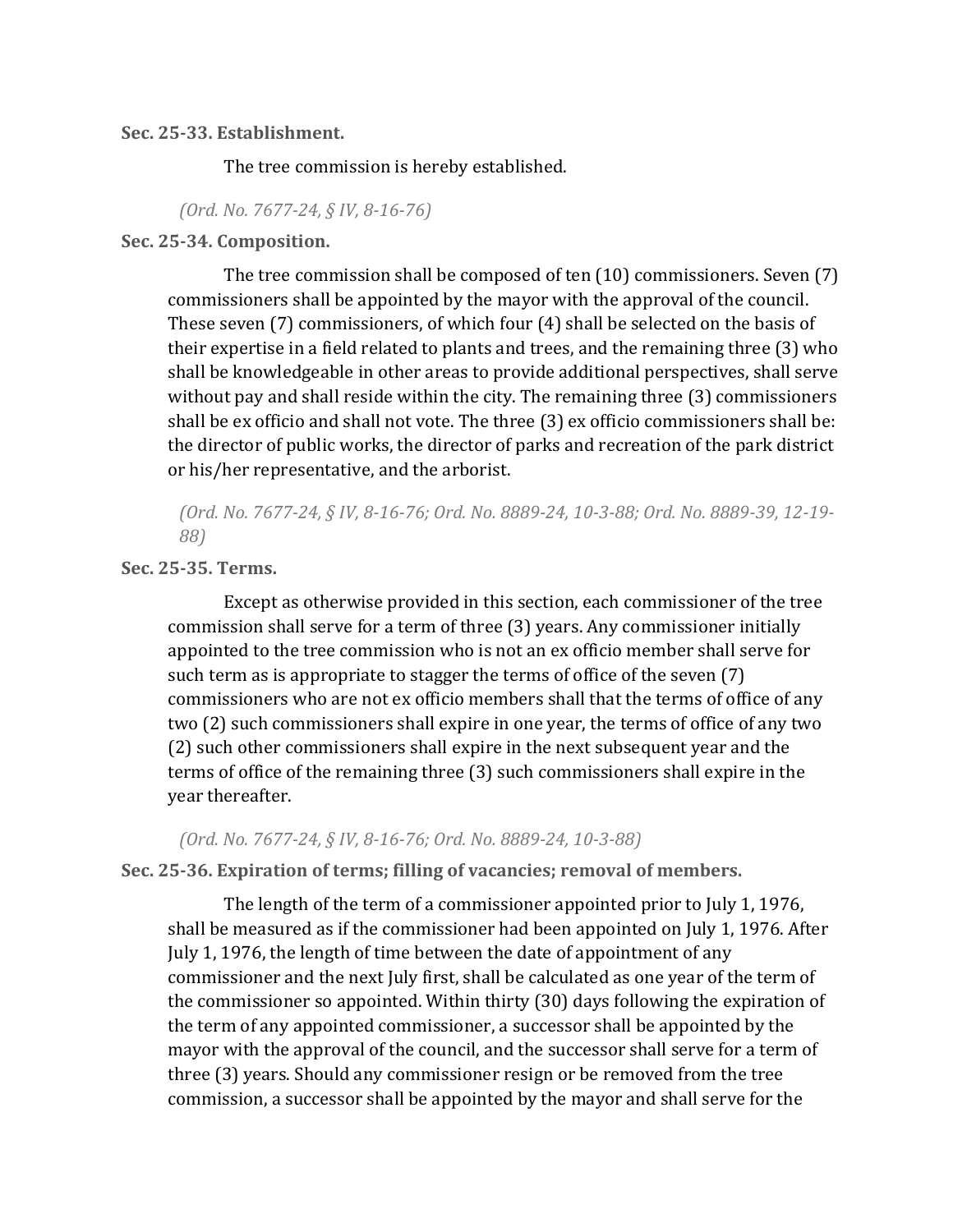unexpired period of the vacated term. A member of the tree commission may be removed by the mayor with the approval of a majority of council for good cause.

*(Ord. No. 7677-24, § IV, 8-16-76)*

**Sec. 25-37. Chairperson.**

The mayor shall designate the chairperson of the tree commission.

*(Ord. No. 7677-24, § IV, 8-16-76)*

**Sec. 25-38. Functions and duties generally.**

The functions and duties of the tree commission are limited to those set forth in this article, and as set forth in any other duly enacted ordinance. Nothing in this article shall be construed as vesting legislative discretion or power in the tree commission.

*(Ord. No. 7677-24, § IV, 8-16-76)*

**Sec. 25-39. Specific duties.**

The tree commission shall perform the following duties:

(1)

*Adoption of rules of procedure.* Within a reasonable time after the appointment of the tree commission, upon call of the chairperson of the tree commission, the tree commission shall meet and adopt rules of procedure for whatever regular and special meetings are deemed by the tree commission to be advisable and necessary to the fulfillment of the duties imposed upon it by this article.

(2)

*Advisement of arborist.* The tree commission shall advise and consult the arborist on any matter pertaining to this article and to its enforcement. The topics under which this advice and consultation may be given may include, but are not limited to, any of the following: a.

Amendments to this article and alterations or revisions to the arboricultural specifications manual;

b.

Policy concerning selection, planting, maintenance and removal of trees, shrubs and other plants within the city;

c.

Allocation of funds to the arbor division, and expenditures of funds by the arbor division;